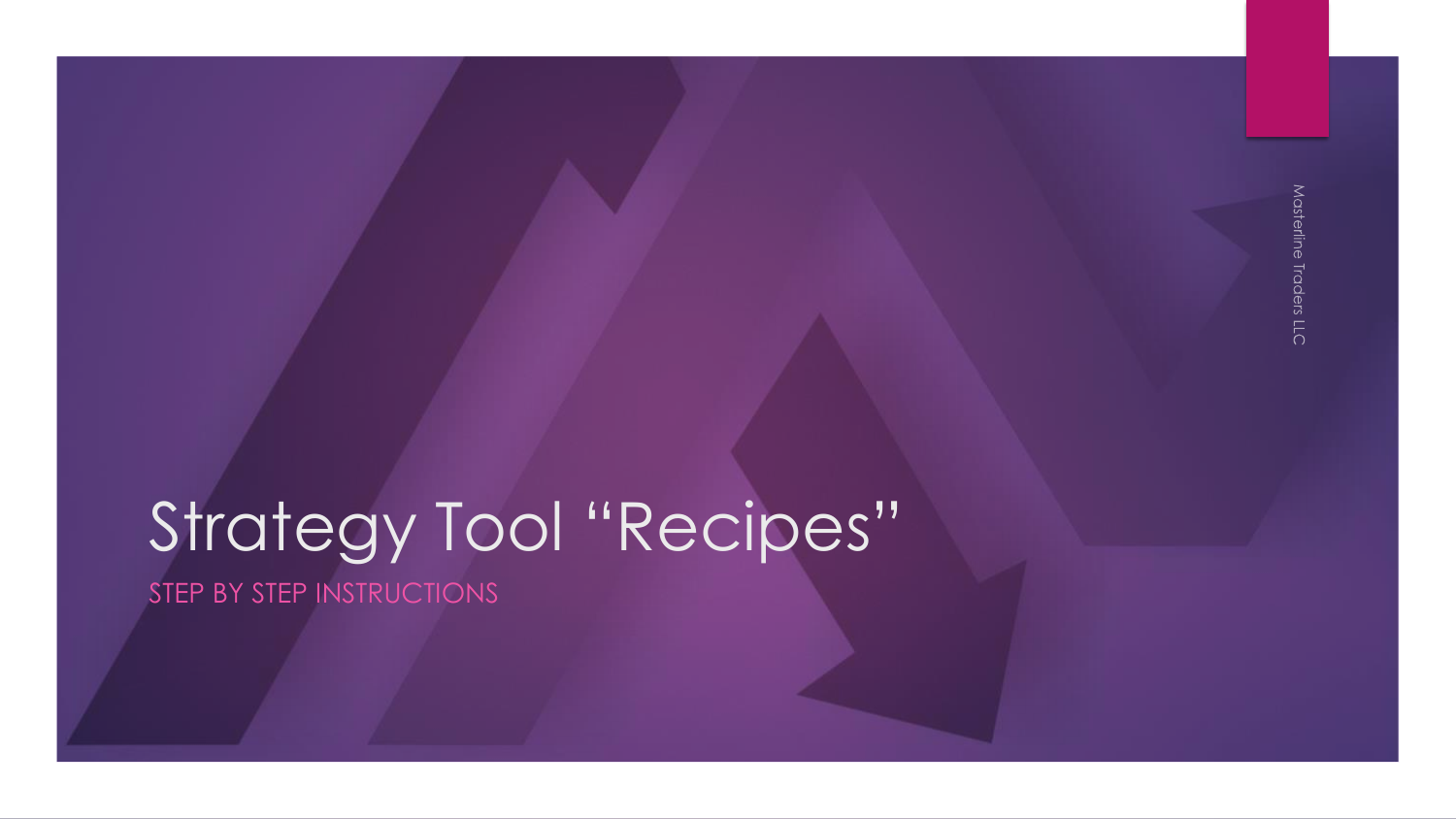# Radius Momentum **Strategy**



### TECHNICAL SETTINGS

|                               |    | ? 2 |
|-------------------------------|----|-----|
| erties                        |    |     |
| rrow Filters - Slope          |    |     |
| Previous LTML Slope Filter?   |    |     |
| Previous LTML Slope Value Al  | 5  |     |
| LTML Slope Filter?            | ٧  |     |
| LTML Slope Value Alert        | 5  |     |
| LTML Double Slope Filter?     |    |     |
| LTML Double Slope Value Alert | 60 |     |
| LTMTL Slope Filter?           |    |     |
| LTMTL Slope Value Alert       | 20 |     |
| MLP Slope Filter?             |    |     |
| MLP Slope Value Alert         | 15 |     |
| SL Slope Filter?              |    |     |
| SL Slope Value Alert          | 5  |     |
| STML Slope Filter?            |    |     |
| STML Slope Value Alert        | 5  |     |
| STMTL Slope Filter?           | ×. |     |
| STMTL Slope Value Alert       | 45 |     |
| TL Slope Filter?              |    |     |
| TL Slope Value Alert          | 5  |     |

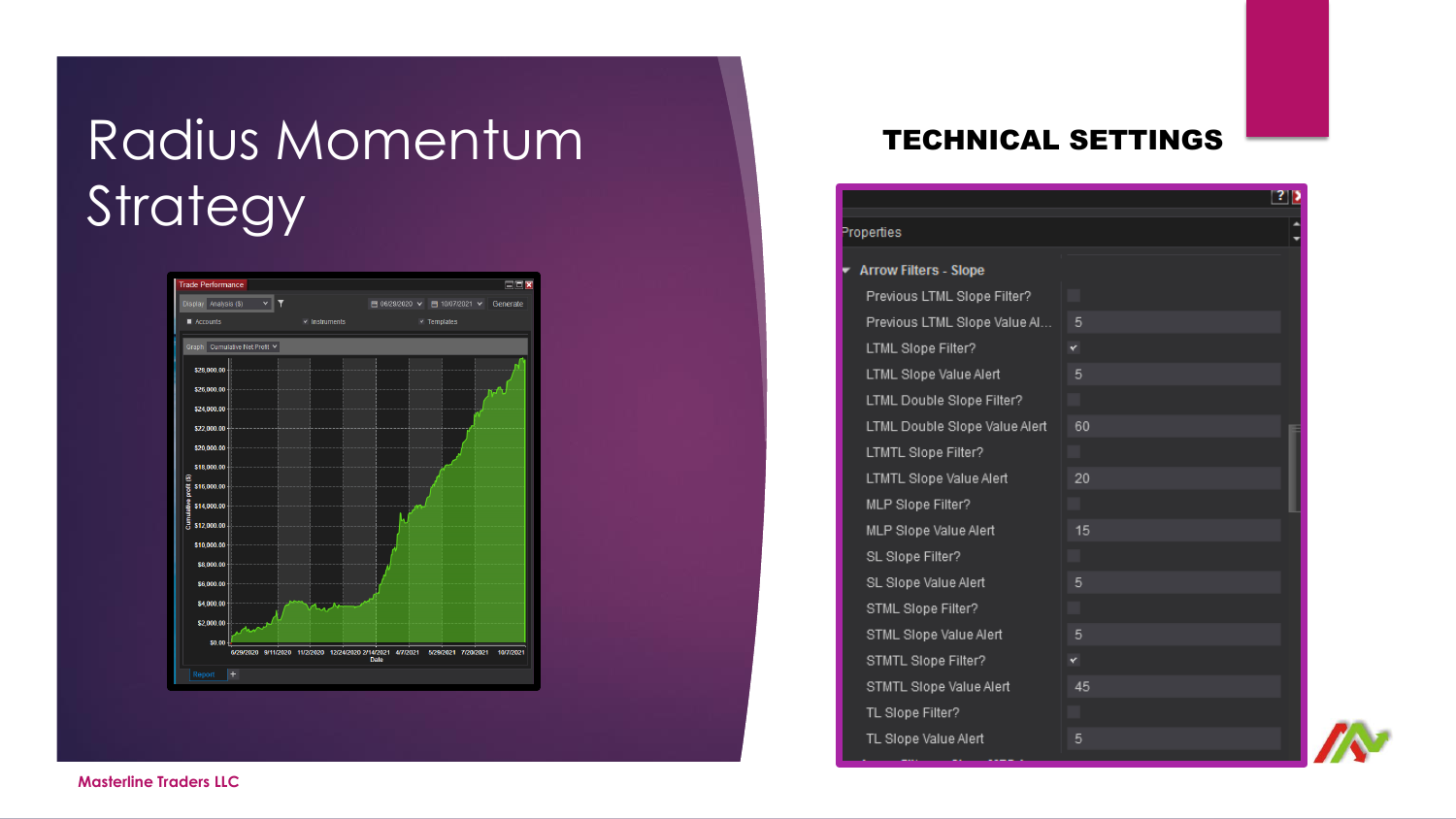| Properties |  |  |  |
|------------|--|--|--|
|            |  |  |  |
|            |  |  |  |

| <b>Order Inputs</b>             |      |
|---------------------------------|------|
| Use Bar Close Entry?            | ٧    |
| Use ATM Template?               |      |
| ATM Template name               |      |
| Order Quantity                  | 1    |
| Use Cancel Unfilled Order?      | ᢦ    |
| Use Limit Entry?                | ᢦ    |
| Limit Offset?                   | $-2$ |
| Profit Target                   | 4    |
| Stop Loss                       | 6    |
| Use Halt Trading Profit?        |      |
| <b>Halt Trading Profit</b>      | 50   |
| Use Halt Trading Loss?          |      |
| Halt Trading Loss               | 50   |
| One Trade Per Bar?              | ٧    |
| Ignore if not X Different Color | Δ    |
| Use Time Filter1                |      |
| StartTime1                      | 0    |
| EndTime1                        | 0    |
| Use Time Filter2                |      |
| StartTime2                      | 0    |
| EndTime2                        | 0    |
| Use Time Filter3                |      |
| StartTime3                      | 0    |
| EndTime3                        | 0    |
| Use Time Filter4                |      |
|                                 |      |

| roperties                    |           |  |  |  |  |
|------------------------------|-----------|--|--|--|--|
| <b>Strategy</b> remplate     |           |  |  |  |  |
| Template 1                   | CL RM.csv |  |  |  |  |
| Waves to Trade               | 1,3,5     |  |  |  |  |
| Bars to Trade                | 2,3,4     |  |  |  |  |
| Ignore Bars/Waves STML Cross |           |  |  |  |  |
| Template 2                   |           |  |  |  |  |
| Waves to Trade               | 1,3,5     |  |  |  |  |
| Bars to Trade                | 1,2,3     |  |  |  |  |
| Ignore Bars/Waves STML Cross |           |  |  |  |  |
| Template 3                   |           |  |  |  |  |
| Waves to Trade               | 1,3,5     |  |  |  |  |
| Bars to Trade                | 1,2,3     |  |  |  |  |
| Ignore Bars/Waves STML Cross |           |  |  |  |  |
| Template 4                   |           |  |  |  |  |
| Waves to Trade               | 1,3,5     |  |  |  |  |
| Bars to Trade                | 1,2,3     |  |  |  |  |
| Ignore Bars/Waves STML Cross |           |  |  |  |  |
| Template 5                   |           |  |  |  |  |
| Waves to Trade               | 1,3,5     |  |  |  |  |
| Bars to Trade                | 1,2,3     |  |  |  |  |
| Ignore Bars/Waves STML Cross |           |  |  |  |  |
| Template 6                   |           |  |  |  |  |
| Waves to Trade               | 1,3,5     |  |  |  |  |
| Bars to Trade                | 1,2,3     |  |  |  |  |
| Ignore Bars/Waves STML Cross |           |  |  |  |  |
|                              |           |  |  |  |  |

# RM Strategy Template Settings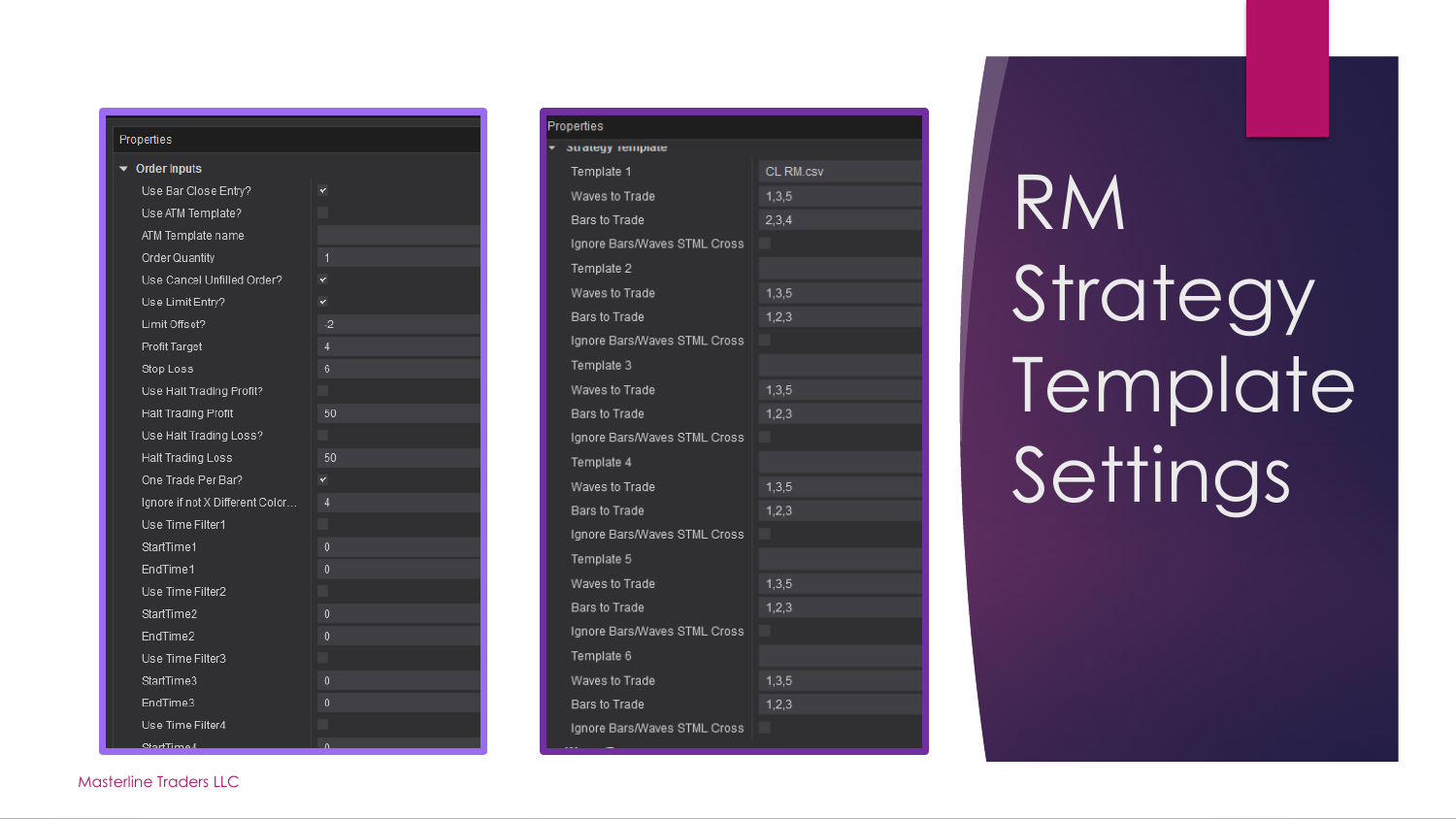## Turn Trade **Strategy**



### TECHNICAL SETTINGS

#### Properties

#### ▼ Arrow Filters - Slope Previous LTML Slope Filter? Previous LTML Slope Value Al... -5 LTML Slope Filter? LTML Slope Value Alert 5 LTML Double Slope Filter? LTML Double Slope Value Alert 60 LTMTL Slope Filter? 20 LTMTL Slope Value Alert MLP Slope Filter? MLP Slope Value Alert 15 SL Slope Filter? SL Slope Value Alert STML Slope Filter? STML Slope Value Alert STMTL Slope Filter? STMTL Slope Value Alert 20 TL Slope Filter? TL Slope Value Alert 5 Announce Citizen Clause MDC 4



**Masterline Traders LLC**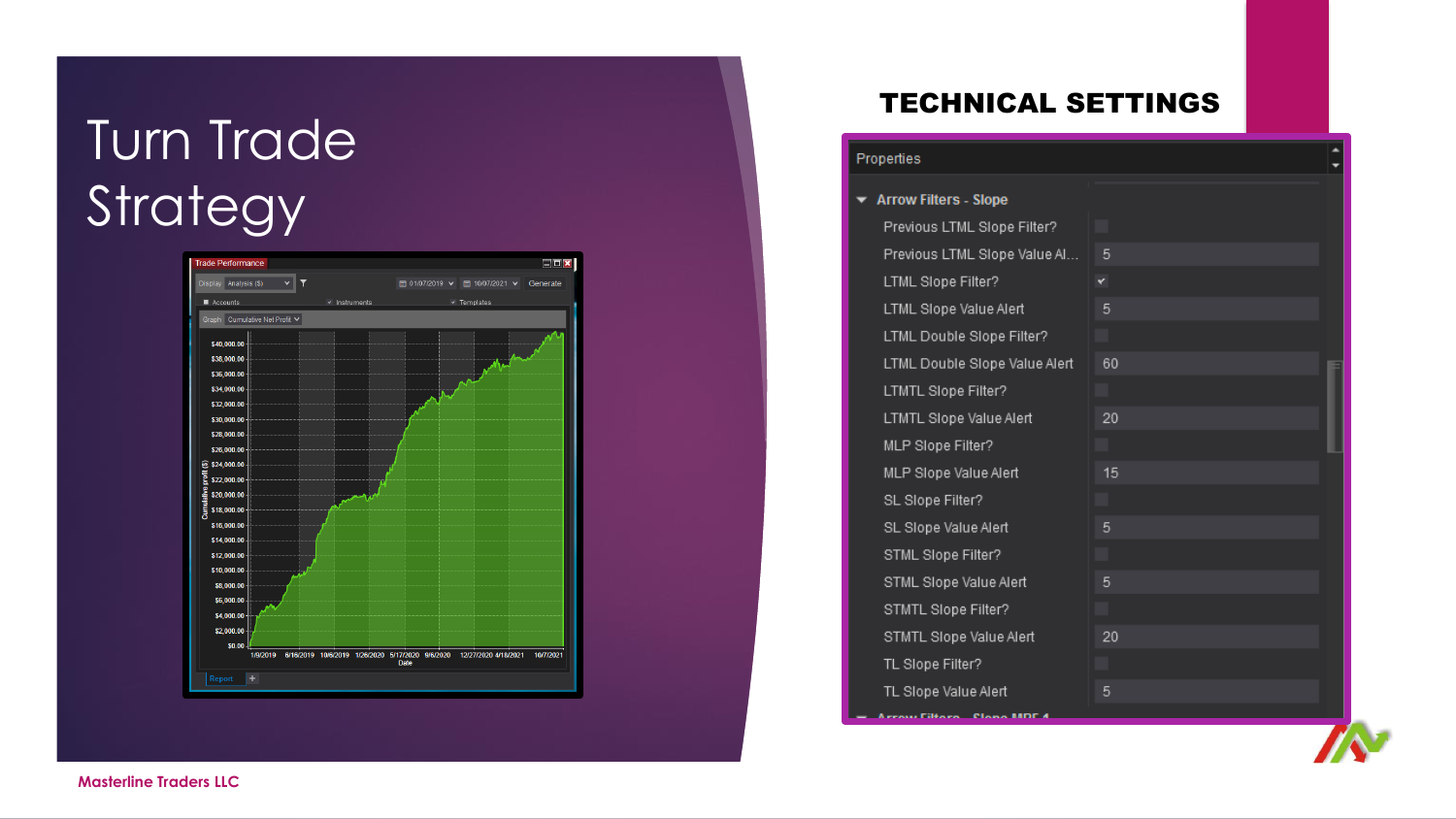| Properties |                                 |                |  |  |  |  |
|------------|---------------------------------|----------------|--|--|--|--|
| r          | <b>Order Inputs</b>             |                |  |  |  |  |
|            | Use Bar Close Entry?            | ۳              |  |  |  |  |
|            | Use ATM Template?               |                |  |  |  |  |
|            | ATM Template name               |                |  |  |  |  |
|            | Order Quantity                  | 1              |  |  |  |  |
|            | Use Cancel Unfilled Order?      | ٧              |  |  |  |  |
|            | Use Limit Entry?                |                |  |  |  |  |
|            | Limit Offset?                   | $-2$           |  |  |  |  |
|            | Profit Target                   | 4              |  |  |  |  |
|            | Stop Loss                       | 6              |  |  |  |  |
|            | Use Halt Trading Profit?        |                |  |  |  |  |
|            | Halt Trading Profit             | 50             |  |  |  |  |
|            | Use Halt Trading Loss?          |                |  |  |  |  |
|            | <b>Halt Trading Loss</b>        | 50             |  |  |  |  |
|            | One Trade Per Bar?              | ٧              |  |  |  |  |
|            | Ignore if not X Different Color | $\overline{4}$ |  |  |  |  |
|            | Use Time Filter1                | ۰              |  |  |  |  |
|            | StartTime1                      | 70000          |  |  |  |  |
|            | EndTime1                        | 85500          |  |  |  |  |
|            | Use Time Filter2                |                |  |  |  |  |
|            | StartTime2                      | 90200          |  |  |  |  |
|            | EndTime2                        | 92500          |  |  |  |  |
|            | Use Time Filter3                | ٧              |  |  |  |  |
|            | StartTime3                      | 93200          |  |  |  |  |
|            | EndTime3                        | 143000         |  |  |  |  |
|            | Use Time Filter4                |                |  |  |  |  |
|            | StartTime4                      | 0              |  |  |  |  |
|            | EndTime4                        | 0              |  |  |  |  |

| roperties                    |            |  |  |  |
|------------------------------|------------|--|--|--|
| <b>Strategy Template</b>     |            |  |  |  |
| Template 1                   | CL TT1.csv |  |  |  |
| Waves to Trade               | 1          |  |  |  |
| Bars to Trade                |            |  |  |  |
| Ignore Bars/Waves STML Cross |            |  |  |  |
| Template 2                   |            |  |  |  |
| Waves to Trade               | 1,3,5      |  |  |  |
| Bars to Trade                | 1,2,3      |  |  |  |
| Ignore Bars/Waves STML Cross |            |  |  |  |
| Template 3                   |            |  |  |  |
| Waves to Trade               | 1,3,5      |  |  |  |
| Bars to Trade                | 1,2,3      |  |  |  |
| Ignore Bars/Waves STML Cross |            |  |  |  |
| Template 4                   |            |  |  |  |
| Waves to Trade               | 1,3,5      |  |  |  |
| Bars to Trade                | 1,2,3      |  |  |  |
| Ignore Bars/Waves STML Cross |            |  |  |  |
| Template 5                   |            |  |  |  |
| Waves to Trade               | 1,3,5      |  |  |  |
| Bars to Trade                | 1,2,3      |  |  |  |
| Ignore Bars/Waves STML Cross |            |  |  |  |
| Template 6                   |            |  |  |  |
| Waves to Trade               | 1,3,5      |  |  |  |
| <b>Bars to Trade</b>         | 1,2,3      |  |  |  |
|                              |            |  |  |  |

TT **Strategy Template** Settings

#### Masterline Traders LLC